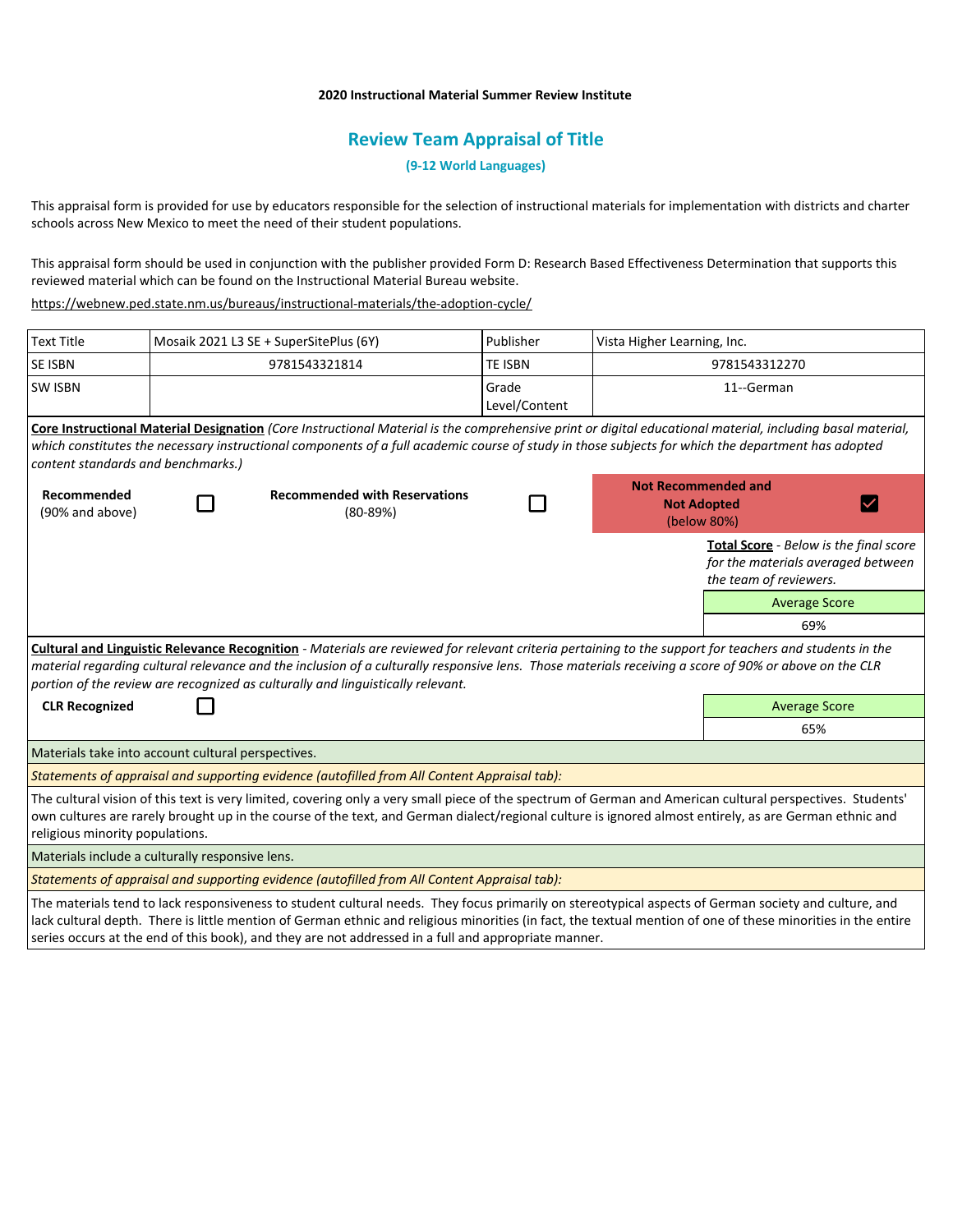**Standards Review** *- Materials are reviewed for alignment with the state adopted content standards, benchmarks and performance standards.*

Average Score 66%

Materials align with grade level standards overall.

*Statements of appraisal and supporting evidence:* 

The materials generally align with grade level standards, as grammatical structures and cultural content are level-appropriate and build on preceding years. Additionally, the communicative activities are particularly appropriate to speakers in their third year of learning the target language.

Materials align with communication standards.

*Statements of appraisal and supporting evidence:* 

Overall, the material which was provided by the publisher does meet the communication standards. There are opportunities for students to practice reading and writing in both presentational and interpretive modes. The textbook, in particular, is full of thought-provoking and interesting discussions, to a degree which the previous levels were not.

Materials align with cultures standards.

*Statements of appraisal and supporting evidence:* 

This level 3 textbook usually aligns with culture standards. It contains detailed information about cultural practices in Germany and the surrounding area. Additionally, cultural products are addressed throughout the textbook and compared with their equivalent products in the USA. However, there are many elements of Germany, as a very diverse society, which are missed or ignored by the materials.

Materials align with connections standards.

*Statements of appraisal and supporting evidence:* 

The materials usually, but do not always, align with the connections standard. The textbook often includes reading segments which build connections to other academic and non-academic disciplines (such as science, history, and geography). However, the standard addressing diverse perspectives seems to have been overlooked by the material.

Materials align with comparisons standards.

*Statements of appraisal and supporting evidence:* 

Students are often asked to compare both linguistic and cultural elements of their identities. The linguistic comparisons are evident and generally appropriate topics to address in order to ease foreign language instruction for students. However, many of the cultural comparisons are superficial in nature and lacking the depth which should be present in a level 3 cultural comparison.

Materials align with communities standards.

*Statements of appraisal and supporting evidence:* 

The communities standards have been generally addressed by the textbook. In a similar manner to the comparisons standards, these activities tend to be cursory and/or hypothetical in nature, and do not actually require the students to use the language to engage with their community.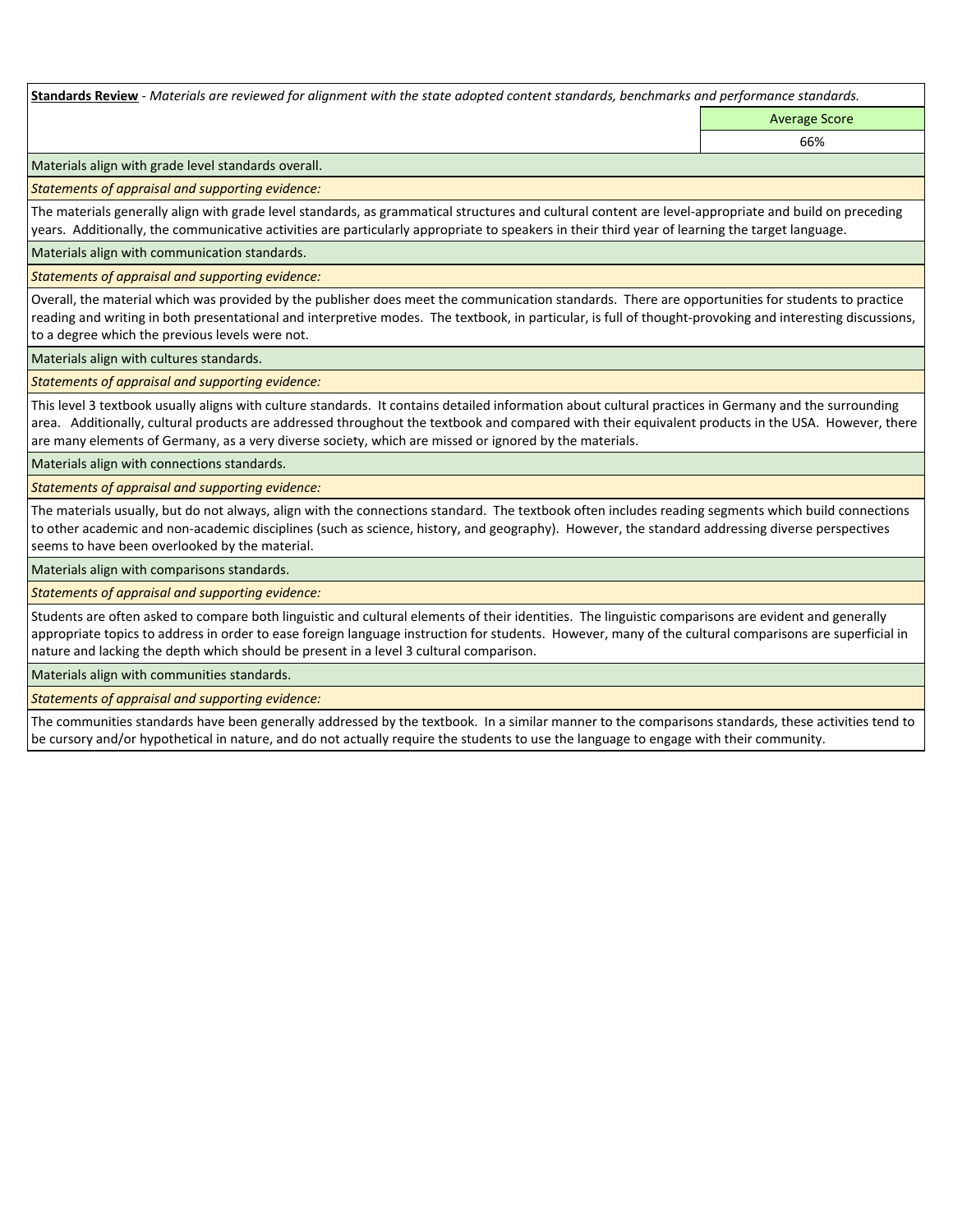**WL Content Review** *- Materials are reviewed for relevant criteria pertaining to the support for teachers and students in the specific content area reviewed.*

Average Score

89%

Materials provide a selection and range of high-quality texts worthy of students' time and attention, exhibiting exceptional craft and thought and/or providing useful information.

*Statements of appraisal and supporting evidence:* 

The texts included in the book (excepting the video and audio samples, which are unavailable on the online component) tend to be high quality in format and information. They are clearly written by and for native speakers, contain useful and interesting information, and draw many connections to other disciplines. The texts are generally accompanied by useful glossaries, charts, and other helpful information.

Questions in the materials are high-quality text-dependent and text-specific questions. The overwhelming majority of these questions are text-specific and draw student attention to the particulars in the text.

*Statements of appraisal and supporting evidence:* 

Questions provided to accompany the texts are detailed and text-specific. Whether they are discussion questions or true/false, they tend to draw students' attention to the primary and most important details in the text. They are varied in content, if not in format, and have the potential to trigger thought-provoking, high quality discussions.

Materials provide scaffolding and supports to enable students' learning of World Languages.

## *Statements of appraisal and supporting evidence:*

The materials provide many suggestions and expansion ideas for accommodating higher achievement-level students. However, there are no tips or ideas throughout the text to make activities more accessible to lower achievement-level students. These students' needs are addressed briefly in the preceding teacher-oriented pages, but only briefly and are never mentioned again. The additional and customizable activities present in the Level 1 online component would have been an excellent resource for these students. However, they are not present in this level.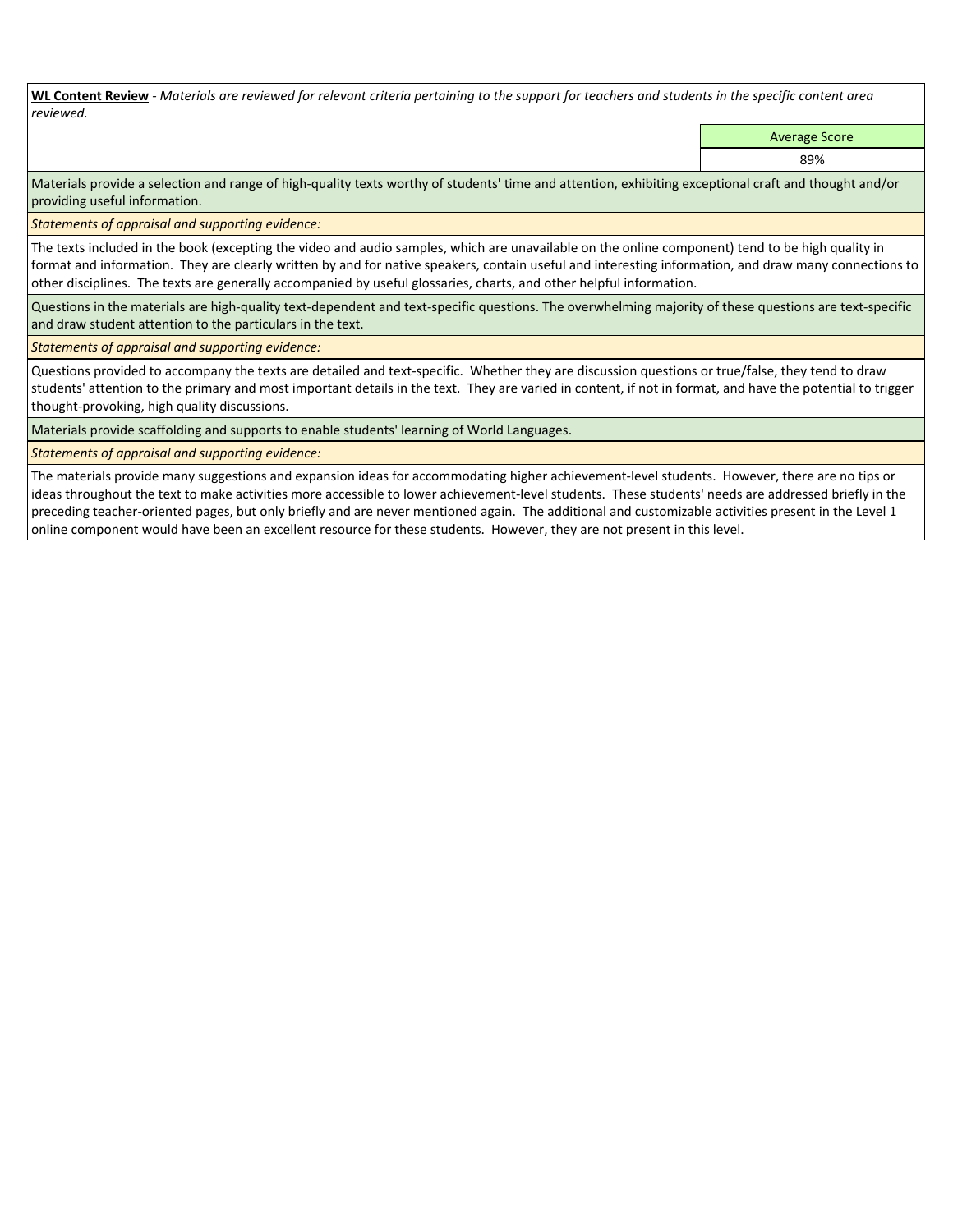**All Content Review** *- Materials are reviewed for relevant criteria pertaining to the support for teachers and students in the material regarding the progression of the standards, lesson structure, pacing, assessment, individual learners and cultural relevance.*

> Average Score 72%

Materials are coherent and consistent with the high school standards that all students should study in order to be college and career ready.

*Statements of appraisal and supporting evidence:*

The materials are generally consistent with high school standards and are grade-level appropriate throughout. They encourage students to use the language in a consistent and appropriate manner for building college and career readiness.

Materials are well designed and take into account effective lesson structure and pacing.

*Statements of appraisal and supporting evidence:*

The materials are very well organized and formatted. The color coding makes the various sections of each chapter simple to find both for students and for teachers. With some small exceptions (such as the way the texts and questions are organized on the culture pages) each page is well formatted in a clear and easy-to-read manner.

Materials support teacher planning, learning, and understanding of the standards.

*Statements of appraisal and supporting evidence:*

The teacher's edition of the textbook includes a 47 page section prior to the textbook itself, which addresses topics such as lesson planning, differentiation, scaffolding and applying chapter topics to the standards and AP themes. However, many of these aspects of planning are never mentioned again throughout the book. Instead, the only support provided in the book itself is scaffolding ideas for advanced students.

Materials offer teachers resources and tools to collect ongoing data about student progress on the standards.

*Statements of appraisal and supporting evidence:*

There are no tools or resources provided to the teacher for the purpose of collecting data. This is an unfortunate consequence of the online component being empty at the time of appraisal. The inclusion of these tools in the online component would be of great benefit to the materials.

Materials support effective use of technology to enhance student learning. Digital materials are accessible and available in multiple platforms.

*Statements of appraisal and supporting evidence:*

The textbook contains several opportunities for students to utilize technology to fulfill research-based tasks. However, the digital materials (such as videos, podcasts, short films, activities, etc...), which are mentioned in the book and cited, are not present in the online component. The online component is empty.

Materials can be easily customized for individual learners.

*Statements of appraisal and supporting evidence:* 

Several of the activities within the textbook are able to changed with included suggestions or expansion ideas. However, the materials lack editable online material. The inclusion of such items would be very helpful for both teachers and language learners using this book.

Materials give all students extensive opportunities and support to explore key concepts.

*Statements of appraisal and supporting evidence:*

The materials provide some students these opportunities. However, outside of the teacher pages, there is no mention of how to accommodate students of lower achievement-level. These students' needs should be addressed both throughout the book and the online materials. Additionally, the book makes no explicit mention of English Language Learning students or how to accommodate their needs.

Materials take into account cultural perspectives.

*Statements of appraisal and supporting evidence:*

The cultural vision of this text is very limited, covering only a very small piece of the spectrum of German and American cultural perspectives. Students' own cultures are rarely brought up in the course of the text, and German dialect/regional culture is ignored almost entirely, as are German ethnic and religious minority populations.

Materials include a culturally responsive lens.

*Statements of appraisal and supporting evidence:*

The materials tend to lack responsiveness to student cultural needs. They focus primarily on stereotypical aspects of German society and culture, and lack cultural depth. There is little mention of German ethnic and religious minorities (in fact, the textual mention of one of these minorities in the entire series occurs at the end of this book), and they are not addressed in a full and appropriate manner.